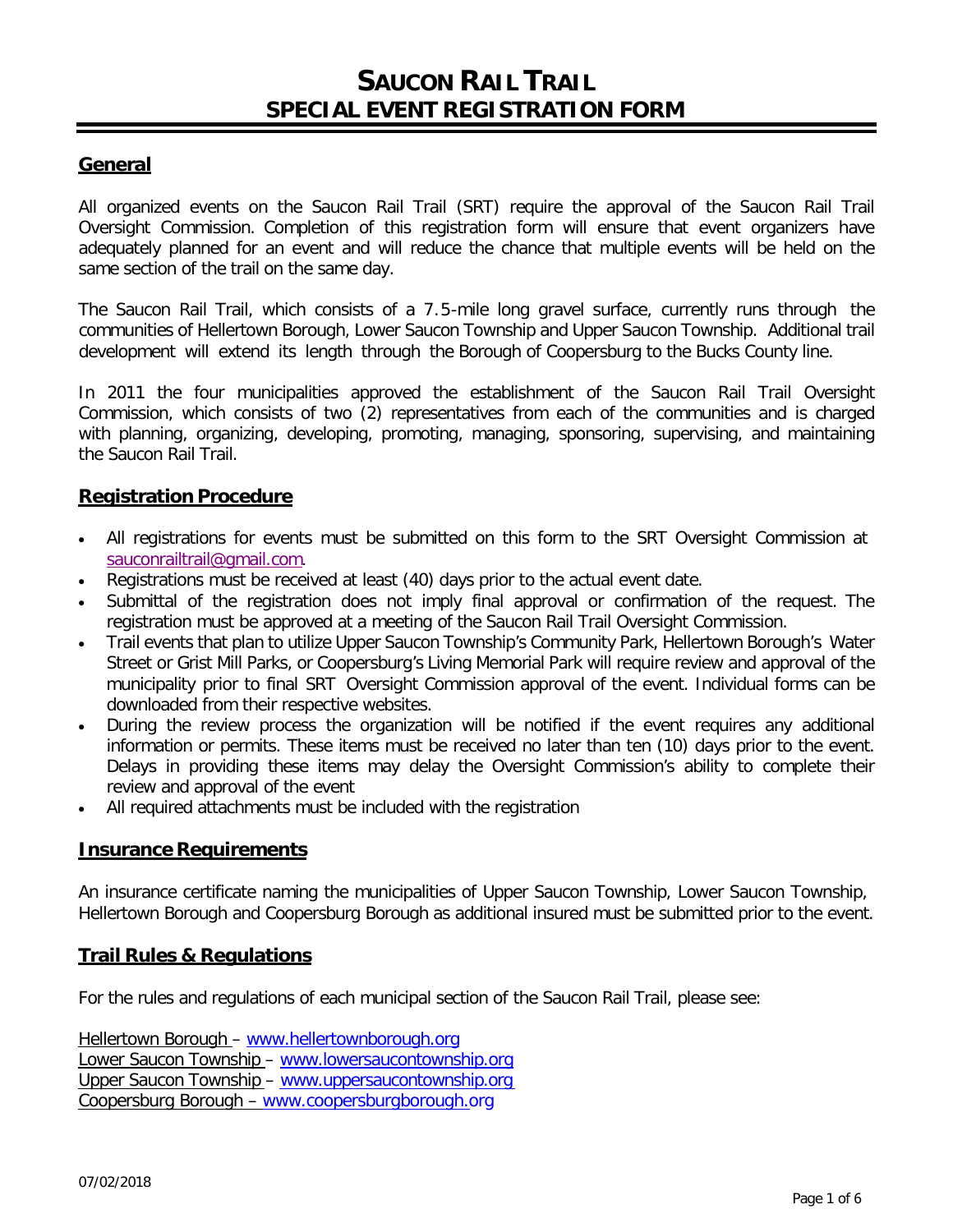# **Authorized Parking for the Saucon Rail Trail**

### Hellertown Borough:

- •Water Street Park Water Street
- •Grist Mill Park Walnut Street

## Upper Saucon Township:

- Community Park Preston Lane
- Station Avenue Trail Head

# Lower Saucon Township:

• Reading Drive Trailhead

## Coopersburg Borough:

• Living Memorial Park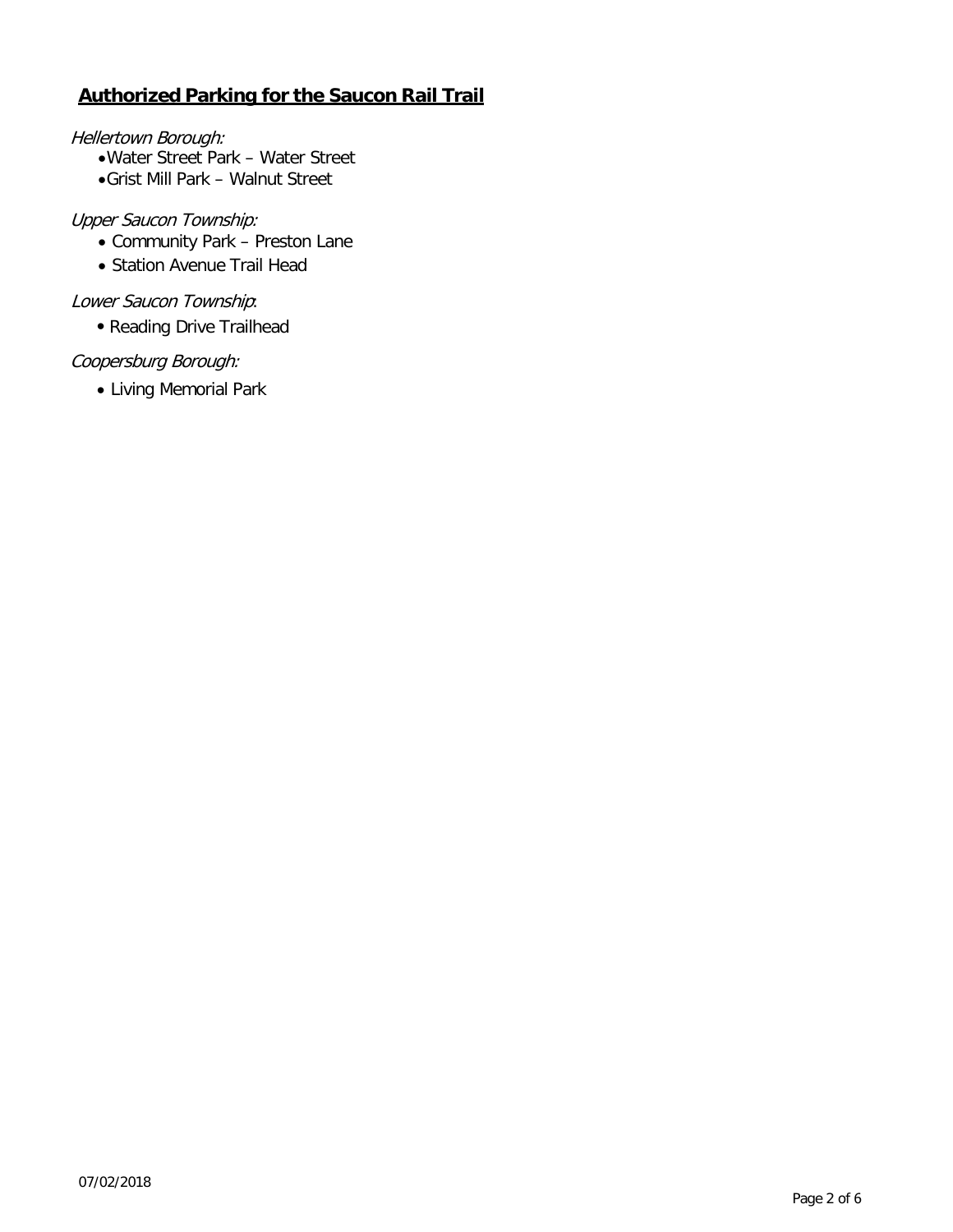# **SAUCON RAIL TRAIL SPECIAL EVENT APPLICATION**

**\*Fields in bold print are required**

| Sponsoring Group or Organization                                                                                                                      |  |  |  |  |
|-------------------------------------------------------------------------------------------------------------------------------------------------------|--|--|--|--|
| Name of organization:                                                                                                                                 |  |  |  |  |
| <b>Contact Person</b>                                                                                                                                 |  |  |  |  |
| <b>Address</b><br>City<br><b>State</b><br>Zip                                                                                                         |  |  |  |  |
| <b>Phone Number</b>                                                                                                                                   |  |  |  |  |
| <b>Email</b>                                                                                                                                          |  |  |  |  |
| Is the organization a $501(c)(3)$ non-profit:<br>$\Box$ Yes<br>No<br>$\Box$                                                                           |  |  |  |  |
| Please provide contact person for the day of the activity below.<br><b>Contact Person Name</b><br><b>Cell Phone Number</b>                            |  |  |  |  |
| Description of Activity                                                                                                                               |  |  |  |  |
| <b>Name of Event</b>                                                                                                                                  |  |  |  |  |
| Type of event: (Choose one)<br>Fund raising $\Box$ Road race $\Box$ Social event<br>$\Box$ other                                                      |  |  |  |  |
| Mode of transportation: (check all that apply)<br>$\Box$ Run<br>$\Box$ Bike<br>□ Cross Country Skis<br>$\sqsupset$ Walk<br>$\Box$ Wheelchair<br>Other |  |  |  |  |
| <b>Expected number of participants</b>                                                                                                                |  |  |  |  |
| <b>Date of Event</b>                                                                                                                                  |  |  |  |  |
| <b>Rain Date</b>                                                                                                                                      |  |  |  |  |
| <b>Event Setup Start Time</b><br>(What time will items such as tables, tents, aid stations be set up.)                                                |  |  |  |  |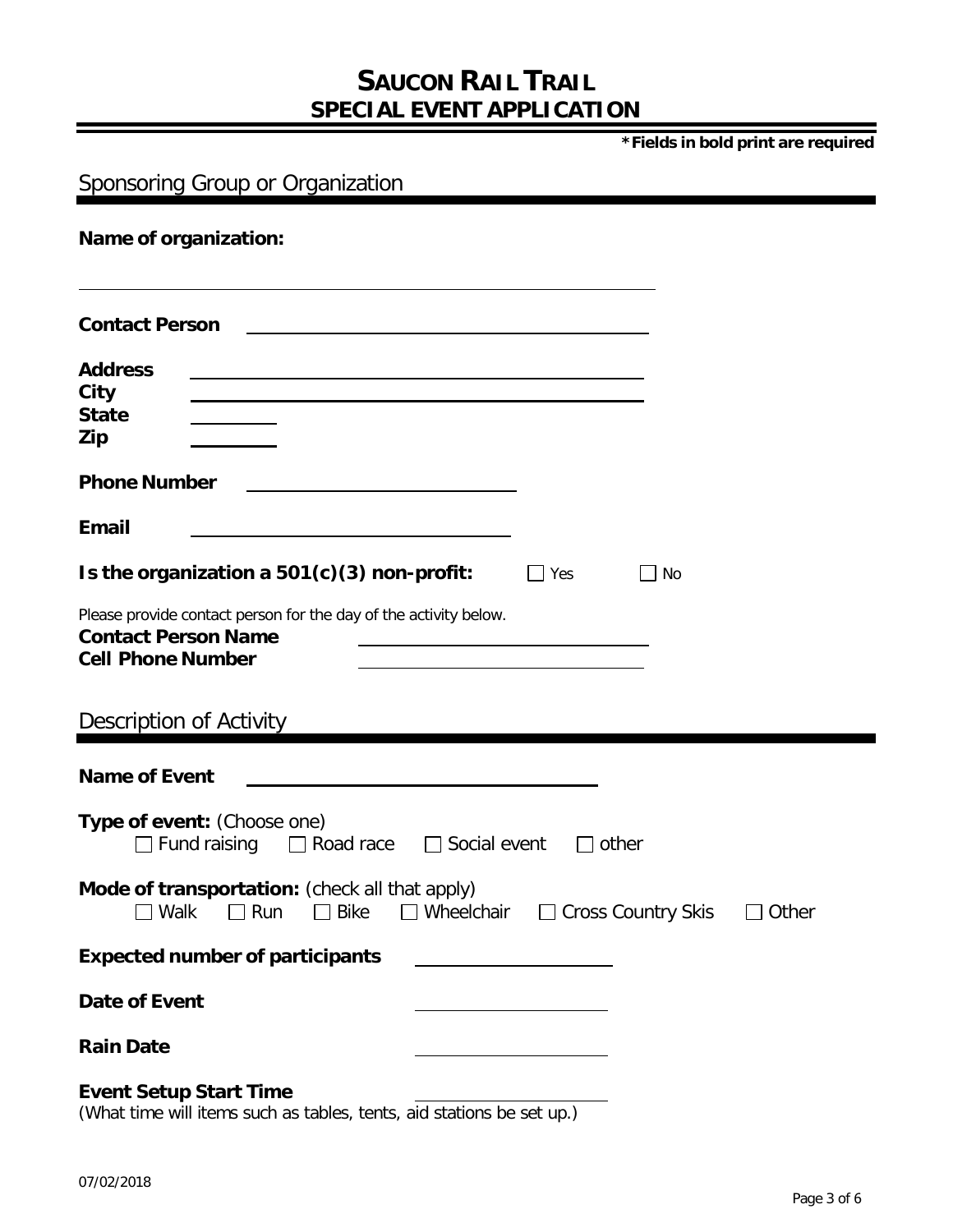## **Event Start Time**

| <b>Event End Time</b> |                                  |
|-----------------------|----------------------------------|
|                       |                                  |
|                       | <b>Starting Point</b> (see map): |
|                       | <b>Community Park</b>            |
|                       | Grist Mill Park                  |
|                       | Water Street Park                |
|                       | Reading Drive Trailhead          |
|                       | <b>Living Memorial Park</b>      |
|                       | Other                            |
|                       |                                  |
|                       | Turn around point (if any):      |
|                       |                                  |
| <b>Ending Point</b>   |                                  |
|                       | Community Park                   |
|                       | Grist Mill Park                  |
|                       | Water Street Park                |
|                       | Reading Drive Trailhead          |
|                       | <b>Living Memorial Park</b>      |

Event Support Needs

Other

Any large organized activity could place a strain on local services and facilities. To help assess whether additional support is needed, please answer the following questions.

Please be advised that the organization holding the event will be responsible for all additional costs incurred by the municipalities that are directly related to this event such as police, trash removal or recycling, repairs or maintenance, portable restrooms, etc.

| Where will participants park and/or be dropped off and picked up?                                                                                                                                                                 |     |     |  |  |
|-----------------------------------------------------------------------------------------------------------------------------------------------------------------------------------------------------------------------------------|-----|-----|--|--|
| <b>Community Park</b>                                                                                                                                                                                                             |     |     |  |  |
| <b>Grist Mill Park</b>                                                                                                                                                                                                            |     |     |  |  |
| Water Street Park                                                                                                                                                                                                                 |     |     |  |  |
| Reading Drive Trailhead<br>Living Memorial Park                                                                                                                                                                                   |     |     |  |  |
|                                                                                                                                                                                                                                   |     |     |  |  |
|                                                                                                                                                                                                                                   |     |     |  |  |
| Will participants be provided with water?:                                                                                                                                                                                        | Yes | No  |  |  |
| Will participants be provided with food?:                                                                                                                                                                                         | Yes | No. |  |  |
| If so what type $\sqrt{2\pi}$ is the set of the set of the set of the set of the set of the set of the set of the set of the set of the set of the set of the set of the set of the set of the set of the set of the set of the s |     |     |  |  |
| How will medical emergencies be handled?<br>(Event organizers will be required to indemnify the Municipalities from liability incurred during the event)                                                                          |     |     |  |  |
|                                                                                                                                                                                                                                   |     |     |  |  |

**Please indicate type(s) and location(s) of aid stations, tents, tables, etc:**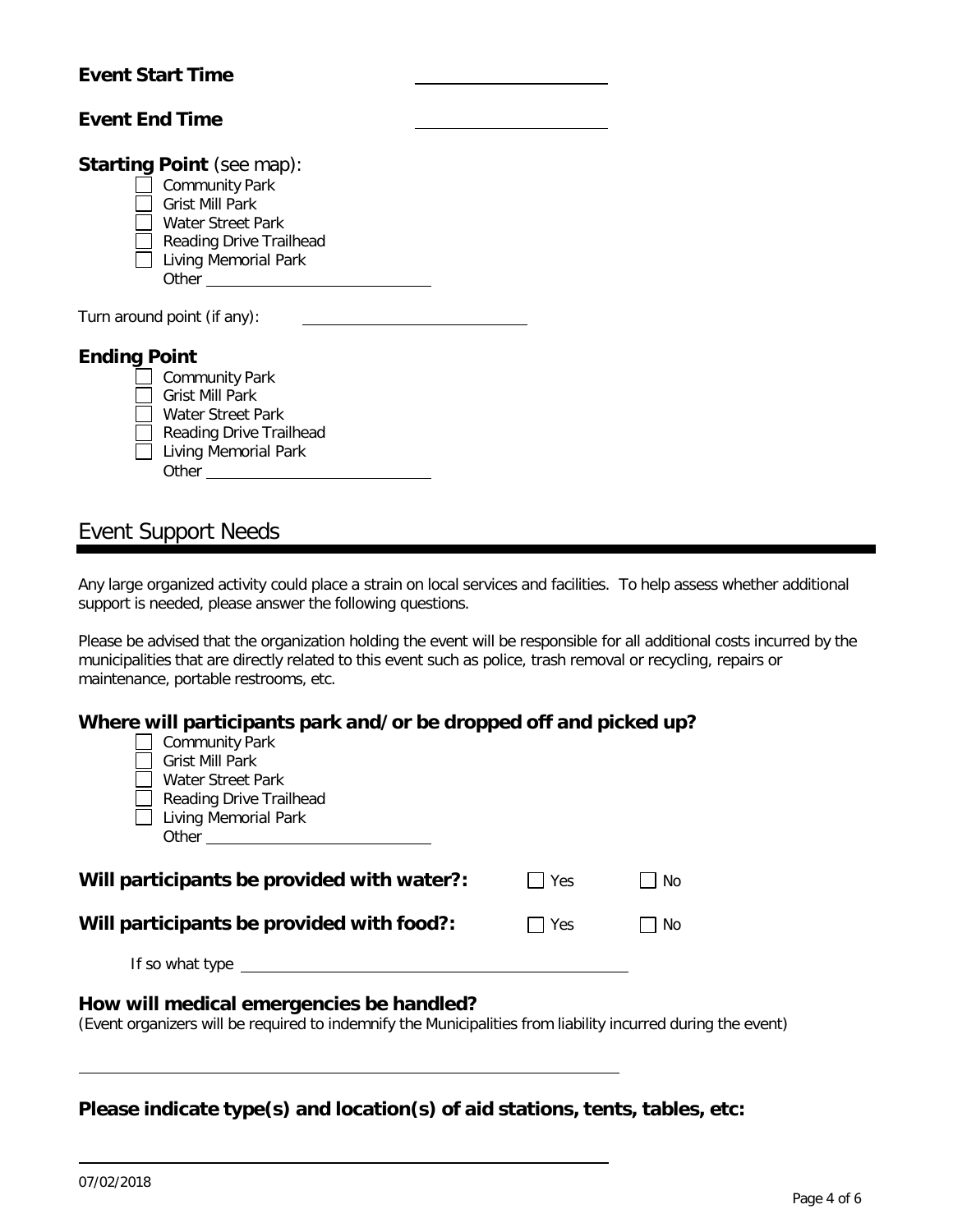## **What provisions are being made to remove trash generated by this event?**

**What provisions are being made to remove signs and other event markings?** (Marking of the trail surface railings, etc. is prohibited)

**How will you ensure safety at crossings of road intersections?**

**Will the gates at the road crossings have to be opened for this event?**

**How will weather events be handled?**

(e.g., rain or extreme heat?)

Additional comments or information related to the event

By signing this form, I agree that I represent the above organization conducting the said event and agree to abide by the applicable trail rules and the Event Registration Guidelines, including a post-event clean up within 48 hours.

Contact Person Date

**Do not write below this line**

#### **Action by Saucon Rail Trail Oversight Commission**

| $\Box$ Approved by                                               | Hellertown Borough (if applicable)    |
|------------------------------------------------------------------|---------------------------------------|
| $\Box$ Approved by                                               | Upper Saucon Township (if applicable) |
| Approved by _______________                                      | Coopersburg Borough (if applicable)   |
|                                                                  | Lower Saucon Township (if applicable) |
| $\Box$ Approved at meeting of SRT Oversight Commission on $\Box$ |                                       |
| Denied at meeting of SRT Oversight Commission on                 |                                       |
| Other                                                            |                                       |
|                                                                  |                                       |

Secretary Date Saucon Rail Trail Oversight Commission

| Distribution:                                               |
|-------------------------------------------------------------|
| $\Box$ Copy to Municipalities                               |
| □ Copyto Emergency Services                                 |
| $\Box$ Notice Posted on Trail Bulletin Boards & SRT Website |